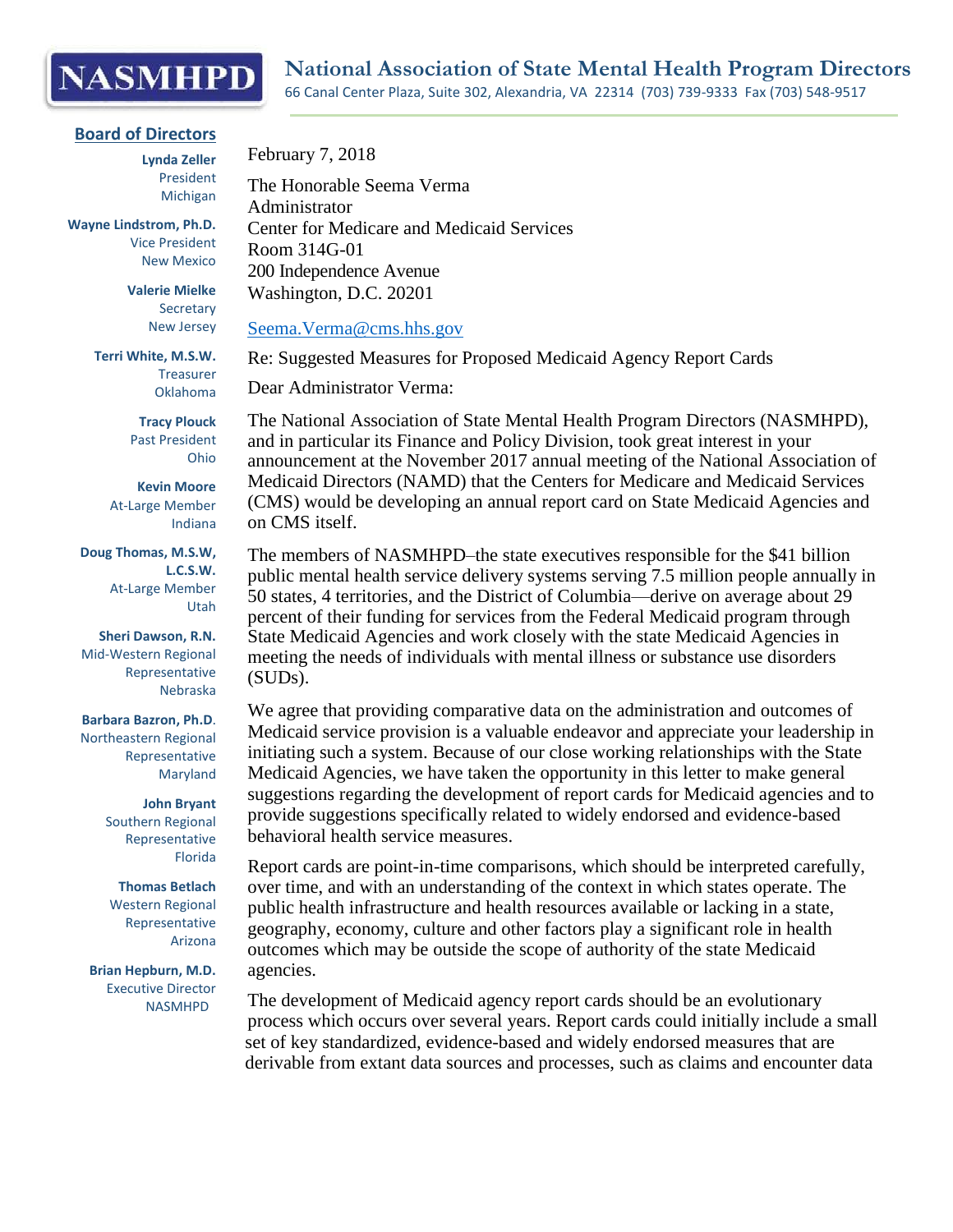sets, and which are commonly collected by state Medicaid agencies and applicable to significant numbers of Medicaid clients and/or expenditures. Reporting parameters should be consistent over time, when possible, to enable the tracking and trending of data, yet flexible enough to reflect changed population health and demographic conditions within the state.

In this letter, we suggest the use of two different categories of metrics:

- 1) Improvements In or Maintenance of Positive Enrollee Health Outcomes: and
- 2) Administrative System Performance.

## **Improvements In or Maintenance of Positive Enrollee Health Outcomes**

In the first category for measurement, while process measures are valuable, we agree with your public statements that an increasing emphasis on outcomes is important. The Centers for Medicare and Medicaid Services' Medicaid core measure sets contain some process and outcome measures that would be appropriate for consideration early in the development of the report card. Examples include:

- follow-up care for children receiving medication to treat ADHD;
- follow-up after hospitalization for mental illness;
- use of first line psychosocial care for children on antipsychotics;
- screening for multiple concurrent antipsychotic use in children and adolescents;
- initiation and engagement in substance use disorder (SUD) treatment;
- medical assistance with tobacco use cessation;
- antidepressant medication management;
- follow-up after emergency department (ED) visits for mental health or SUD issues;
- screening for use of opioids from multiple providers or at a medically unjustified high dosage
- antipsychotic medication adherence for persons schizophrenia; and
- screening to identify concurrent use of opioids and benzodiazepines.

As the reporting system matures, measures can expand to include outcomes for co-occurring physical conditions as well as behavioral health outcomes for subpopulations, such as individuals with serious mental illness (SMI) and serious emotional disturbance (SED). Examples of measures for people with SMI might include cardiovascular and diabetes screening, monitoring, and care; SUD screening; and monitoring for high blood pressure. Understanding the factors driving preventable inpatient admissions and ED visits will require analysis of multiple variables over time.

Additionally, health outcome data can be enriched by including parameters such as social determinants of health. These parameters are significant outcomes in themselves and are also important in understanding and describing differences in health outcomes. Since these data elements are not typically collected within current Medicaid Management Information Systems (MMIS), states would benefit from Federal financial and technical assistance to enable their collection, analysis, and reporting. CMS could also consult with NASMHPD's member state mental health authorities, who typically collect this information as part of client assessment and performance reporting and with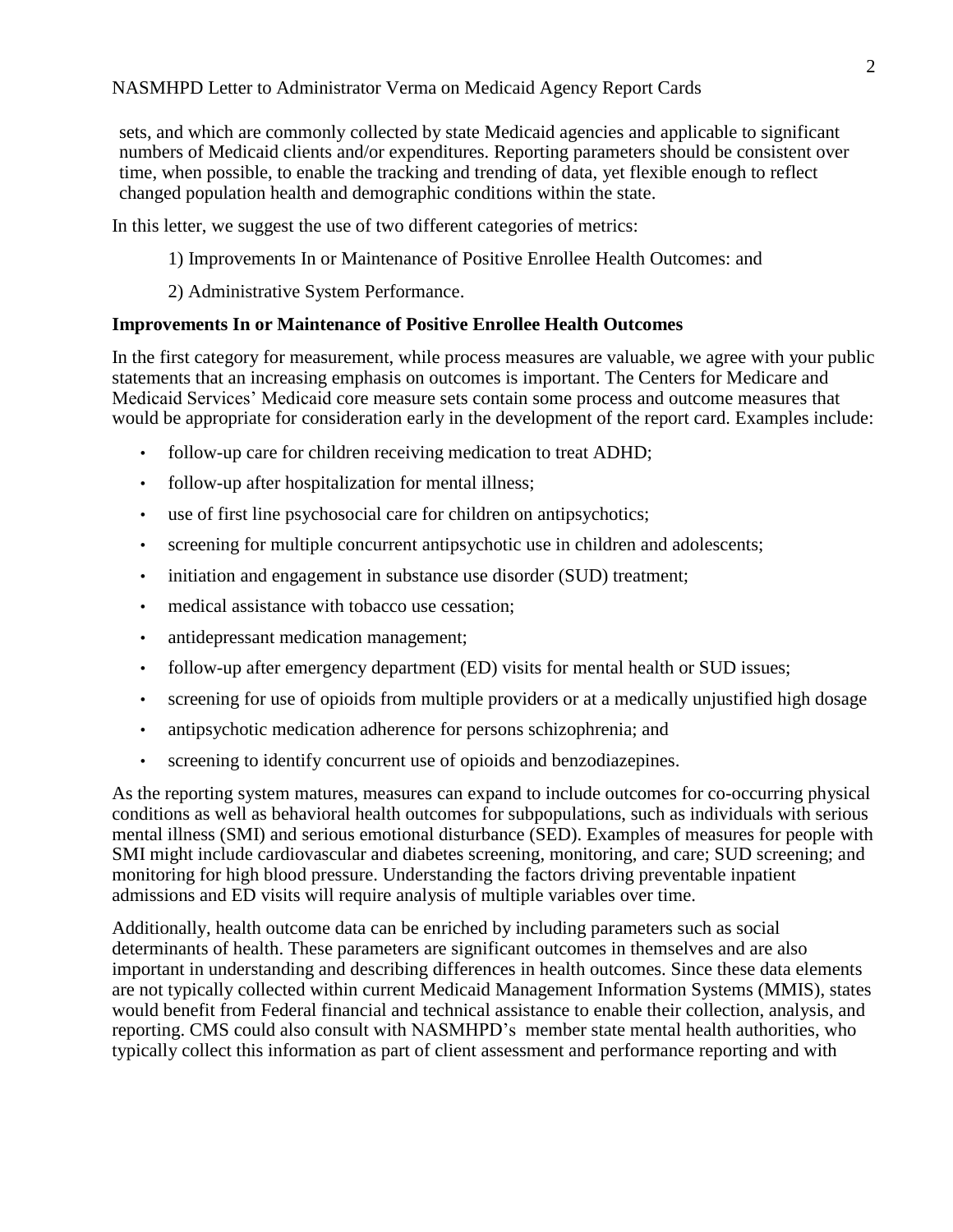those Medicaid agencies that have experience in attempting to collect and use such data. We would be happy to facilitate consultation with our member state mental health authorities and with the NASMHPD affiliated National Research Institute.

The need for financial incentives and technical assistance would also apply to any collecting and using of clinical outcomes data such as body mass index and lab values, which currently can be a very time-consuming and expensive process for Medicaid agencies, requiring the collection and validation of medical record data directly from providers.

## **Administration System Performance**

Integration of behavioral health into the overall Medicaid system is of great interest to stakeholders. As CMS has observed in the past, there are few extant structural measures of behavioral health integration, so measures of the existence of data-sharing agreements at the state level (between state mental health authorities and Medicaid agencies) and at the provider level are important in understanding how well systems may be working. Other administrative system performance measures could include:

- the array of behavioral health services available through a state's Medicaid plan, including clinical services and rehabilitative services such as peer support;
- Medicaid eligibility policies which promote treatment continuity for populations such as people who have been incarcerated;
- stakeholder engagement in the development of state plan amendments and waivers; and
- value-based purchasing strategies which promote access to and integration of behavioral health services.

We agree that measures applicable to CMS should be included in the report card system. Report card measures applicable to CMS would include process and output measures of key interest to stakeholders, which are congruent with state-level reporting measures. Examples might include:

- 1. Processes proposed state plan amendments and waivers in a timely manner. (Potential measures: Number of state submissions which have received a substantive CMS response within XX working days. Number and/or percent of waivers and SPAs submitted for approval that are pending for more than XX days.);
- 2. Effectively engages state Medicaid agencies, allied agencies (such as mental health authorities) and other stakeholders in program and regulation development, as evidenced by stakeholder satisfaction surveys or other methods;
- 3. Collaborates with states to effectively address state-identified population and health care needs as evidenced by stakeholder satisfaction surveys or other methods;
- 4. Develops guidance which incorporates evidence-based practices and incentivizes states to develop and/or adopt evidence-based practices (Potential measure: number of EBPs that states report using as a result of CMS guidance / incentives.)
- 5. Incorporates in endorsed measures, where appropriate, consideration of social determinants of health and mental health; (Potential measure: Documented endorsement processes which consider social determinants.); and
- 6. Collaborates with other Federal agencies to ensure that Federal programs addressing similar populations are interactive and not siloed or duplicative (Potential measure: number and type of joint efforts, data sharing agreements and other efforts).